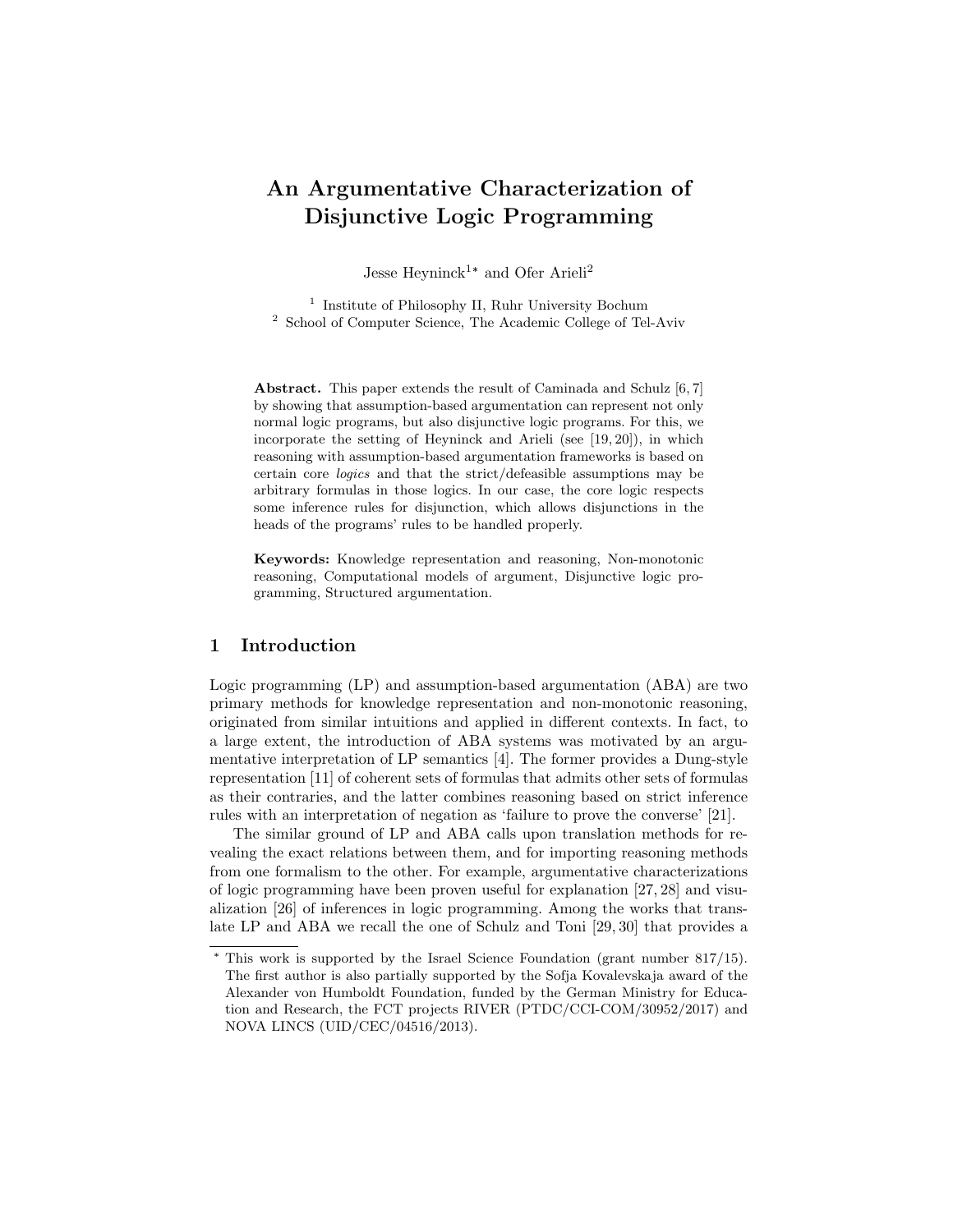one-to-one correspondence between the 3-valued stable models for normal logic programs [23] and complete labelings for ABA frameworks. Recent works of Caminada and Schulz [6, 7] show the equivalence between ABA semantics and normal logic programs. Their research is restricted to normal logic programs, where negations may occur in the bodies of the rules but only atoms are allowed in the head of the rules. Yet, a faithful modeling of real-world problems often requires to cope with incomplete knowledge, which is not possible in the scope of normal logic programs. This is a primary motivation in the introduction of disjunctive logic programming, where disjunctions are allowed in the heads of the rules and negation may occur in their bodies.

Under usual complexity assumptions, disjunctive logic programs were shown to be strictly more expressive than normal logic programs [14, 18]. Moreover, in the last decades they have been efficiently implemented and widely applied, thus became a key technology in knowledge representation (see, e.g., [31]). Therefore, in this paper we set out to generalize the argumentative characterization of logic programming for disjunctive logic programs. For this, we incorporate the ideas of [19, 20], extending ABA frameworks to propositional formulas (as the defeasible or strict assumption at hand), expressed in Tarskian logics. This allows to augment the core logic of the ABA frameworks with inference rules for handling disjunctive assertions, and so associate the stable extensions of such frameworks with the stable models of the corresponding disjunctive logic programs.

# 2 Preliminaries

We denote by  $\mathcal L$  a propositional language. Atomic formulas in  $\mathcal L$  are denoted by  $p, q, r, s$  (possibly indexed), compound formulas are denoted by  $\psi, \phi, \sigma$ , and sets of formulas in  $\mathcal L$  are denoted by  $\Gamma, \Delta, \Theta, \Lambda$ . We shall assume that  $\mathcal L$  contains a conjunction (denoted as usual in logic programing by a comma), disjunction ∨, implication →, a negation operator ∼, and a propositional constant T for truth. Also, we denote  $\sim \Gamma = \{ \sim \gamma \mid \gamma \in \Gamma \}$ . The powerset of  $\mathcal L$  is denoted  $\wp(\mathcal L)$ .

#### 2.1 Assumption-Based Argumentation

**Definition 1.** A (propositional) logic for a language  $\mathcal{L}$  is a pair  $\mathcal{L} = \langle \mathcal{L}, \vdash \rangle$ , where  $\vdash$  is a (Tarskian) consequence relation for  $\mathcal{L}$ , that is, a binary relation between sets of formulas and formulas in  $\mathcal{L}$ , which is reflexive (if  $\psi \in \Gamma$  then  $\Gamma \vdash \psi$ ), monotonic (if  $\Gamma \vdash \psi$  and  $\Gamma \subseteq \Gamma'$ , then  $\Gamma' \vdash \psi$ ), and transitive (if  $\Gamma \vdash \psi$ ) and  $\Gamma', \psi \vdash \phi$ , then  $\Gamma, \Gamma' \vdash \phi$ ).

The next definition, adapted from [19], generalizes the definition in [4] of assumption-based frameworks.

**Definition 2.** An assumption-based framework is a tuple  $ABF = \langle \mathfrak{L}, \Gamma, \Lambda, - \rangle$ , where:

–  $\mathfrak{L} = \langle \mathcal{L}, \vdash \rangle$  is a propositional Tarskian logic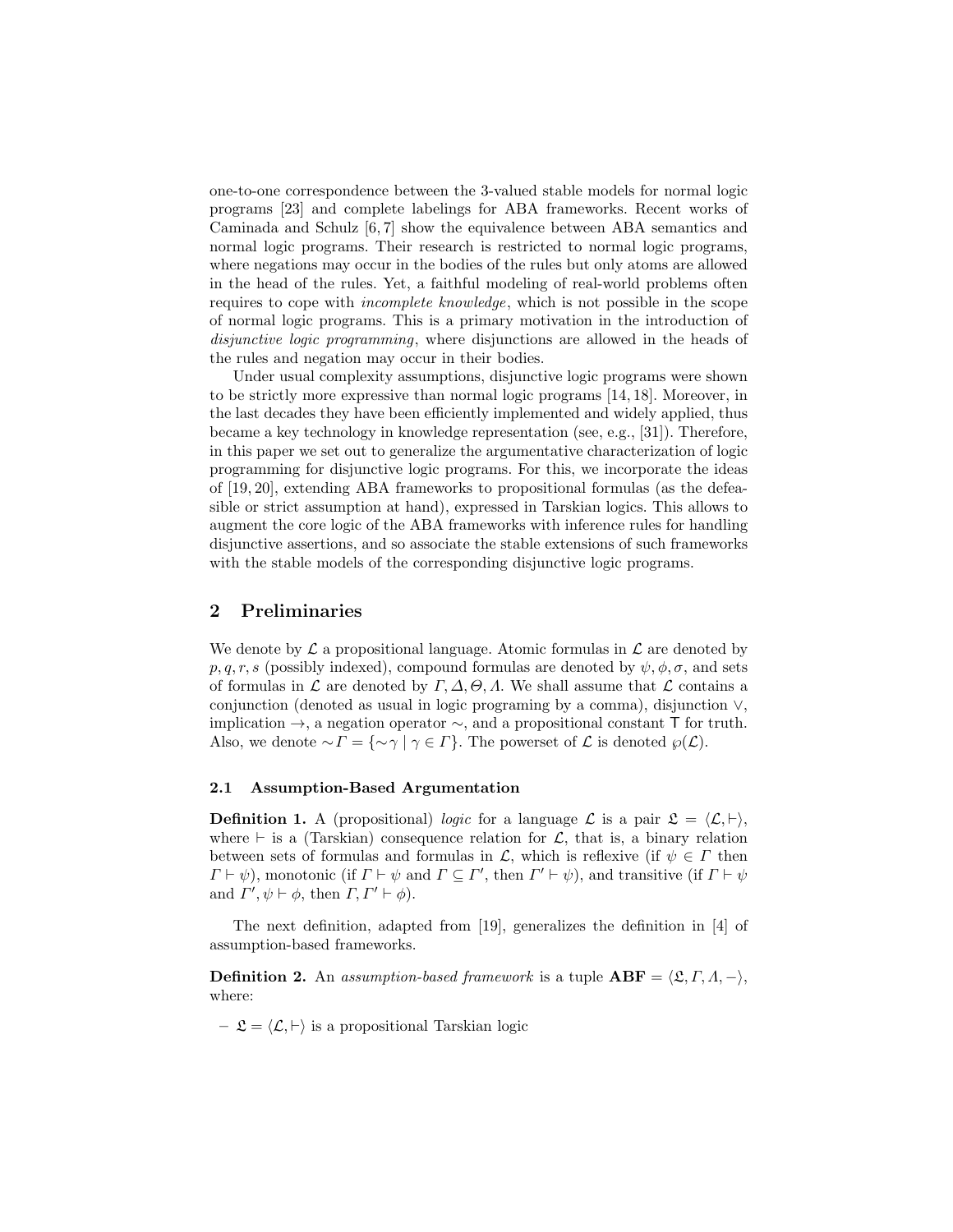- $\Gamma$  (the strict assumptions) and  $\Lambda$  (the candidate or defeasible assumptions) are distinct countable sets of  $\mathcal{L}$ -formulas where  $\Lambda$  is assumed to be nonempty.
- $- : \Lambda \to \varphi(\mathcal{L})$  is a contrariness operator, assigning a finite set of  $\mathcal{L}$ -formulas to every defeasible assumption in Λ.

*Note 1.* Unlike the setting of [4], an ABF may be based on *any* Tarskian logic  $\mathfrak{L}$ . Also, the strict as well as the candidate assumptions are formulas that may not be just atomic. Concerning the contrariness operator, note that it is not a connective of the language  $\mathcal{L}$ , as it is restricted only to the candidate assumptions.

Defeasible assertions in an ABF may be attacked by counterarguments.

**Definition 3.** Let  $ABF = \langle \mathfrak{L}, \Gamma, \Lambda, -\rangle$  be an assumption-based framework,  $\Delta, \Theta \subseteq \Lambda$ , and  $\psi \in \Lambda$ . We say that  $\Delta$  attacks  $\psi$  iff  $\Gamma, \Delta \vdash \phi$  for some  $\phi \in -\psi$ . Accordingly,  $\Delta$  attacks  $\Theta$  if  $\Delta$  attacks some  $\psi \in \Theta$ .

The last definition gives rise to the following adaptation to ABFs of the usual semantics for abstract argumentation frameworks [11].

**Definition 4.** ([4]) Let  $ABF = \langle \mathfrak{L}, \Gamma, A, -\rangle$  be an assumption-based framework, and let  $\Delta \subseteq \Lambda$ . Then  $\Delta$  is *conflict-free* iff there is no  $\Delta' \subseteq \Delta$  that attacks some  $\psi \in \Delta$ . We say that  $\Delta$  is *stable* iff it is conflict-free and attacks every  $\psi \in \Lambda \setminus \Delta$ . The set of stable extensions of **ABF** is denoted by **Stb(ABF)**. <sup>3</sup>

#### 2.2 Disjunctive Logic Programs

**Definition 5.** A *disjunctive logic program*  $\pi$  is a finite set of expressions (rules) of the form  $q_1, \ldots, q_m, \sim r_1, \ldots, \sim r_k \to p_1 \vee \ldots \vee p_n$ , where  $p_1 \vee \ldots \vee p_n$  is called the head of the rule, and  $q_1, \ldots, q_m, \, \sim r_1, \ldots, \, \sim r_k$  is its body. When each head of a rule in  $\pi$  is either empty or consists of an atomic formula (i.e.,  $n \leq 1$ ), we say that  $\pi$  is a normal logic program. A logic program  $\pi$  is positive if  $k = 0$  for every rule in  $\pi$ . We denote by  $\mathcal{A}(\pi)$  the set of atomic formulas that appear in  $\pi$ .

In what follows, unless otherwise stated, when referring to a logic program we shall mean that it is disjunctive. The semantics of a logic program  $\pi$  is defined as follows:

Definition 6. A set  $M \subseteq \mathcal{A}(\pi)$  satisfies a rule  $q_1, \ldots, q_m, \sim r_1, \ldots, \sim r_k$  →  $p_1 \vee \ldots \vee p_n$  in  $\pi$  iff either  $q_i \notin M$  for some  $1 \leq i \leq m$ , or  $r_i \in M$  for some  $1 \leq i \leq k$ , or  $p_i \in M$  for some  $1 \leq i \leq n$ . We say that M is a model of  $\pi$  if it satisfies every rule in  $\pi$ .

**Definition 7.** Let  $\pi$  be a disjunctive logic program and let  $M \subseteq \mathcal{A}(\pi)$ .

<sup>&</sup>lt;sup>3</sup> In many presentations of assumption-based argumentation, extensions are required to be closed, i.e. they should contain any assumption they imply. Since the translation below will always give rise to the so-called flat ABFs (that is, ABFs for which a set of assumptions can never imply assumptions outside the set; See Note 3 below), closure of extensions is trivially satisfied.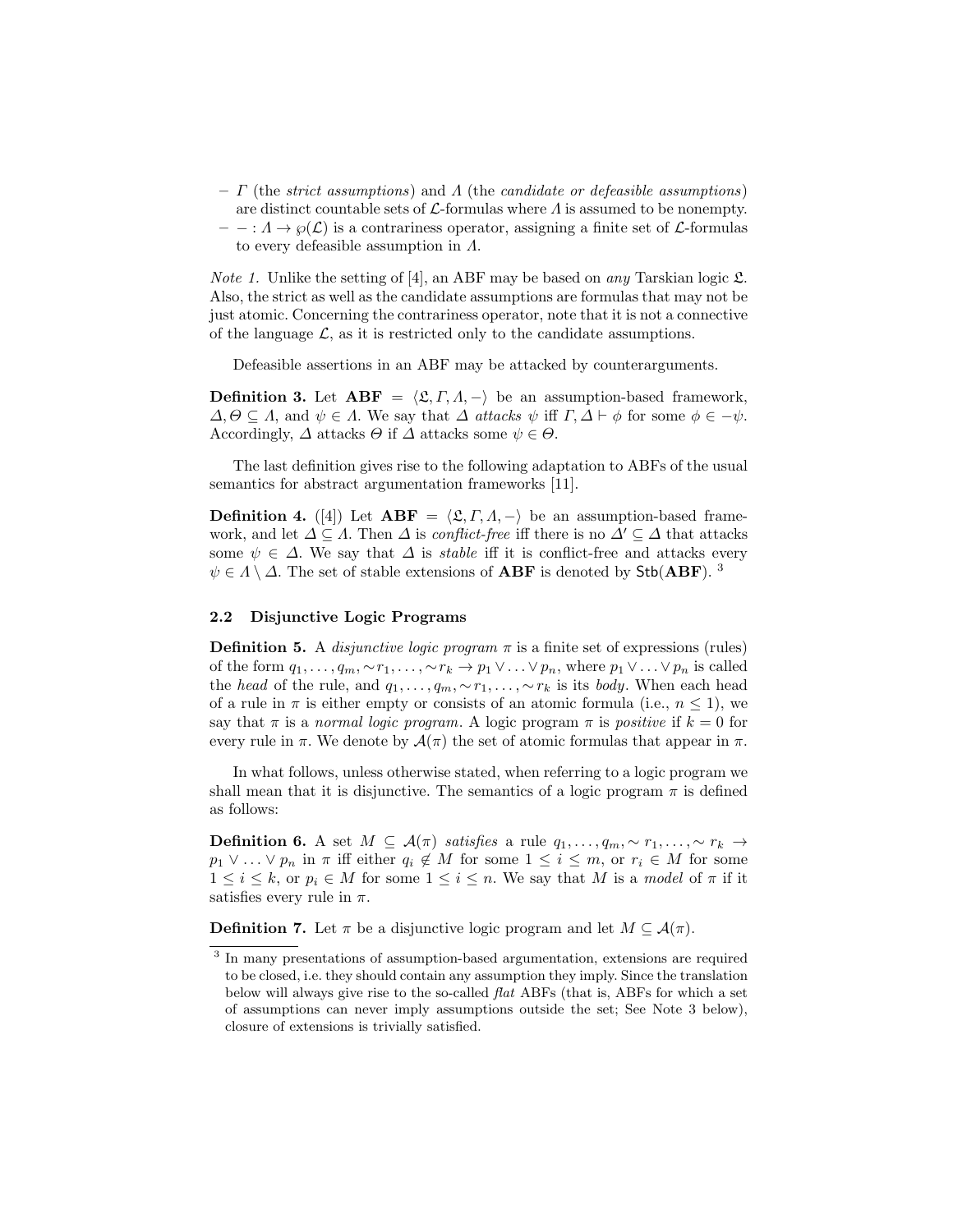– The Gelfond-Lifschitz reduct [16] of  $\pi$  with respect to M is the disjunctive logic program  $\pi^M$ , where  $q_1, \ldots, q_m \to p_1 \vee \ldots \vee p_n \in \pi^M$  iff there is a rule  $q_1, \ldots, q_m, \sim r_1, \ldots, \sim r_k \to p_1 \vee \ldots \vee p_n \in \pi$  and  $r_i \notin M$  for every  $1 \leq i \leq k$ . – M is a *stable model* of π iff it is a ⊂-minimal model of  $π<sup>M</sup>$ .

# 3 From DLP to ABA

Given a disjunctive logic program  $\pi$ , we show a one-to-one correspondence between the stable models of  $\pi$  and the the stable extensions of an ABA framework that is induced from  $\pi$ . First, we describe and motivate the translation, then we prove its correctness.

#### 3.1 The Translation

All the ABA frameworks that are induced from disjunctive logic programs will be based on the same core logic, which is constructed by three inference rules: Modus Ponens (MP), Resolution (Res) and Reasoning by Cases (RBC):

$$
\begin{array}{llll}\n\text{[MP]} & \frac{\phi_1, \dots, \phi_n \to \psi & \phi_1 \quad \phi_2 \quad \cdots \quad \phi_n}{\psi} \\
\text{[Res]} & \frac{\psi'_1 \lor \dots \lor \psi'_m \lor \phi_1 \lor \dots \lor \phi_n \lor \psi''_1 \lor \dots \lor \psi''_k \quad \sim \phi_1 \quad \cdots \quad \sim \phi_n}{\psi'_1 \lor \dots \lor \psi'_m \lor \dots \lor \psi''_1 \lor \dots \lor \psi''_k} \\
\phi_1 & \phi_2 & \phi_n \\
\vdots & \vdots & \vdots & \vdots \\
\psi & \psi & \psi & \phi_1 \lor \dots \lor \phi_n \\
\text{[RBC]} & \frac{\psi}{\psi} & \frac{\psi}{\psi} & \psi\n\end{array}
$$

In what follows we denote by  $\mathfrak{L} = \langle \mathcal{L}, \vdash \rangle$  the logic based on the language  $\mathcal{L}$ which consists of disjunctions of atoms  $(p_1 \vee \ldots \vee p_n$  for  $n \geq 1)$ , negated atoms  $(\sim p)$ , or formulas of the forms of the program rules in Definition 5. Accordingly, we shall use only fragments of the inference rules above, in which in [Res] and [RBC] the formulas  $\psi, \psi_i$  are disjunctions of atomic formulas and  $\phi_i$  are atomic formulas. In [MP],  $\psi$  is a disjunction of atomic formulas and  $\phi_i \in \{p_i, \sim p_i\}$  are literals. Now,  $\Delta \vdash \phi$  iff  $\phi$  is either in  $\Delta$  or is derivable from  $\Delta$  using the inference rules above. In other words,  $\Delta \vdash \phi$  iff  $\phi \in \text{Cn}_{\mathfrak{L}}(\Delta)$ , where  $\text{Cn}_{\mathfrak{L}}(\Delta)$  is the L-based transitive closure of  $\Delta$  (namely, the ⊂-smallest set that contains  $\Delta$  and is closed under [MP], [Res] and [RBC]). Notice that for any  $\phi \in \text{Cn}_{\mathfrak{L}}(\Delta)$ , if  $\phi$  is not of the form  $p_1 \vee \ldots \vee p_n$  then  $\phi \in \Delta$ .

*Note 2.* Since 
$$
\rightarrow \psi
$$
 is identified with  $\mathsf{T} \rightarrow \psi$ , [MP] implies Reflexivity: [Ref]  $\frac{\rightarrow \psi}{\psi}$ .

**Definition 8.** The ABF that is *induced* by a disjunctive logic program  $\pi$  is defined by:  $\mathbf{ABF}(\pi) = \langle \mathfrak{L}, \pi, \sim \mathcal{A}(\pi), -\rangle$ , where  $-\sim p = \{p\}$  for every  $p \in \mathcal{A}(\pi)$ .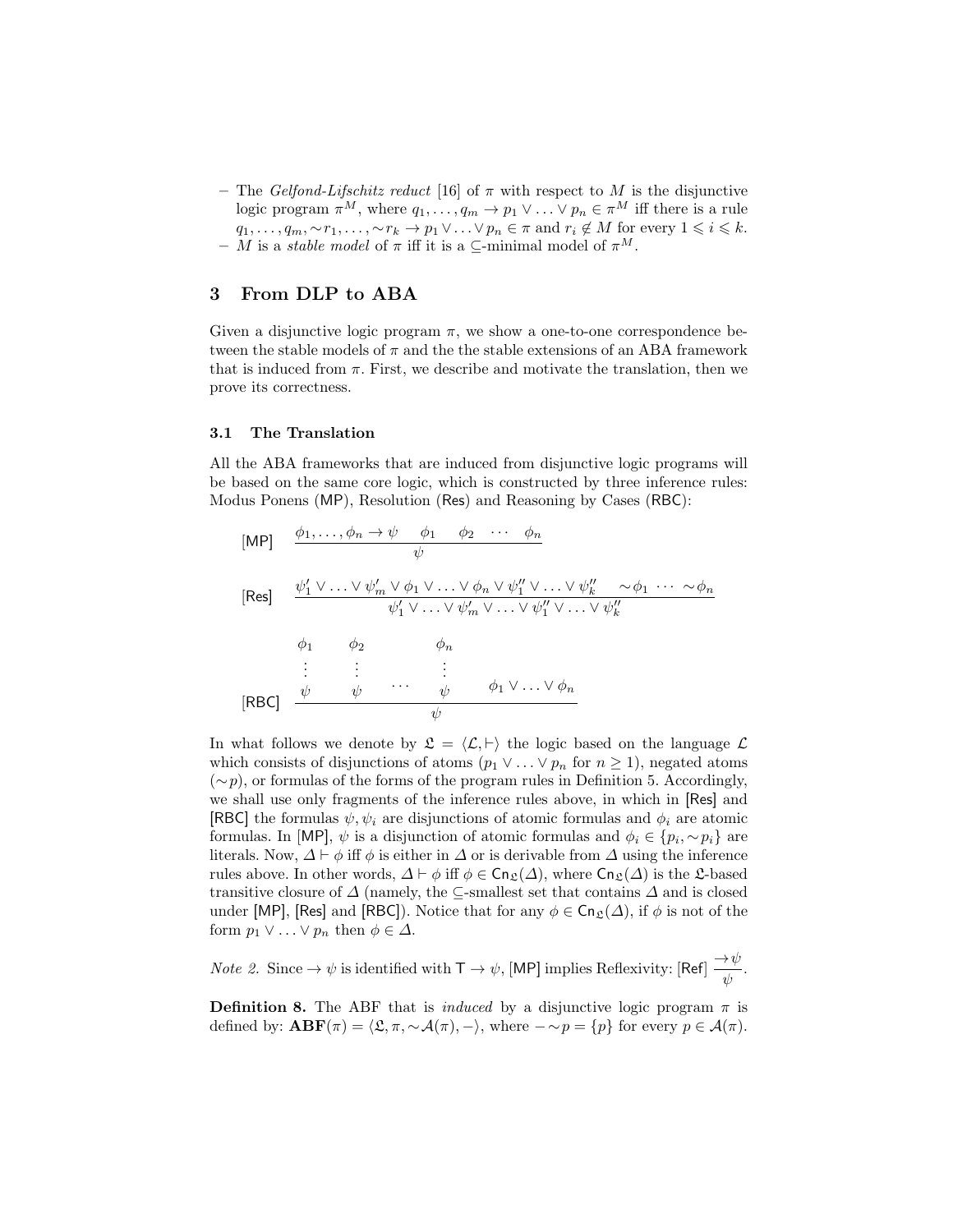*Example 1.* Let  $\pi_1 = \{ \rightarrow p \lor q; p \rightarrow q; q \rightarrow p \}$ . The attack diagram of the induced framework  $ABF(\pi_1)$  is shown in Figure 1a. Note that in this case  $\{p,q\}$ is the stable model of  $\pi_1$  and  $\emptyset$  is the stable extension of  $ABF(\pi_1)$ .



Fig. 1: Attack diagrams for Examples 1, 3c (left) and Example 3b (right)

**Definition 9.** Let  $\pi$  be a disjunctive logic program and  $\Theta \subseteq \mathcal{A}(\pi)$ . We denote:

- $|\sim \Theta| = \Theta$  (Thus,  $\lfloor \cdot \rfloor$  eliminates the leading ∼ from the formulas).
- If  $\Delta \subseteq \sim \mathcal{A}(\pi)$  then  $\Delta = \mathcal{A}(\pi) \setminus |\Delta|$ .
- If ∆ ⊆ A(π) then ∆ = ∼(A(π) \ ∆).

In other words,  $\Delta$  (respectively,  $\overline{\Delta}$ ) takes the complementary set of  $\Delta$  and removes (respectively, adds) the negation-as-failure operator from (respectively, to) the prefix of its formulas.

Example 2. Consider again the program  $\pi_1$  of Example 1, and let  $\Delta = \sim \mathcal{A}(\pi_1)$  $\{\sim p, \sim q\}$ . Then  $\Delta = \emptyset$  and  $\overline{\emptyset} = \Delta$ .

The semantic correspondence between a logic program and the induced ABF is obtained by the following result:

1. If  $\Delta$  is a stable extension of  $ABF(\pi)$  then  $\Delta$  is a stable model of  $\pi$ , and 2. If  $\Delta$  is a stable model of  $\pi$  then  $\overline{\Delta}$  is a stable extension of  $ABF(\pi)$ .

First, we provide some examples and notes concerning related results.

Example 3. Caminada and Schulz  $[6, 7]$  consider the correspondence between ABA systems and normal logic programs. In our notations, the ABF that they associate with a normal logic program  $\pi$  is  $ABF_{Norm}(\pi) = \langle \mathfrak{L}_{MP}, \pi, \sim \mathcal{A}(\pi), -\rangle$ constructed as in Definition 8, except that  $\mathfrak{L}_{MP}$  is defined by Modus Ponens only.

a) To see that  $ABF_{Norm}$  is not adequate for disjunctive logic programs, consider the program  $\pi_2 = \{ \rightarrow p \lor q \}$ . This program has two stable models:  $\{p\}$  and  $\{q\}$ . However, the only stable extension of  $ABF_{Norm}(\pi_2)$  is  $\{\sim p, \sim q\}$ . We can enforce  $\{\sim p\}$  and  $\{\sim q\}$  being stable models by requiring that  $\pi_2 \cup \{\sim p\} \vdash q$ and vice versa. For this, we need resolution [Res].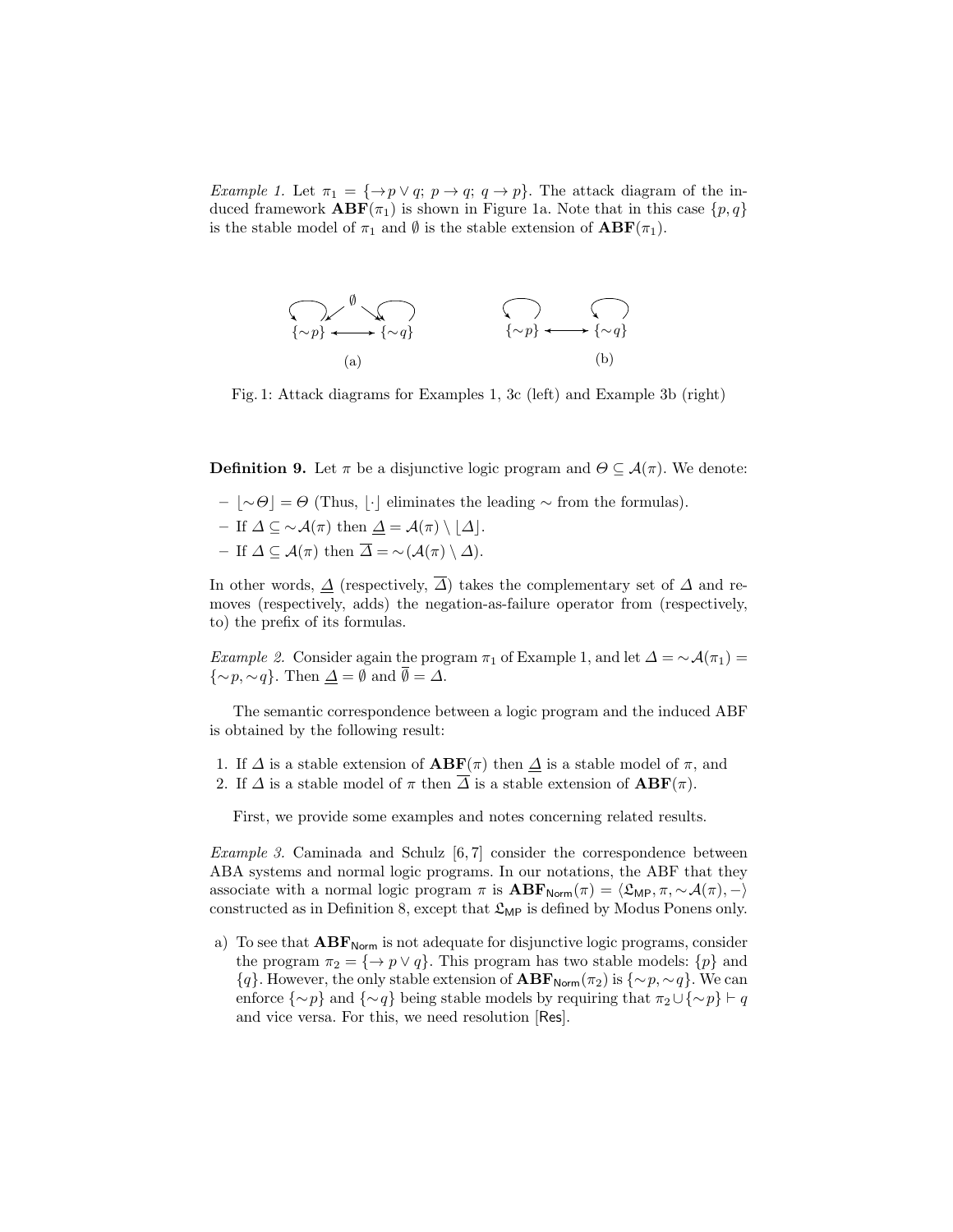- b) Adding only  $[Res]$  to  $\mathfrak{L}_{MP}$  (i.e, without  $[RBC]$ ) as the inference rules for the logic is yet not sufficient. To see this consider again the program  $\pi_1$  from Example 1. Recall that  $\{p, q\}$  is the sole stable model of  $\pi_1$ . The attack graph of the ABF based on [MP] and [Res] is shown in Figure 1b. In the notations of Definition 2, we have:  $\Gamma = \pi_2$  and  $\Lambda = \{\sim p, \sim q\}$ , thus by [MP] on  $\to p \lor q$ we conclude  $\Gamma \vdash p \lor q$ , and by [Res] it holds that that  $\Gamma, \sim p \vdash q$ . Thus, since  $q \to p \in \Gamma$ , by [MP] we get  $\Gamma, \sim p \vdash p$ . It follows that  $\sim p$  attacks itself, (similarly  $\sim q$  attacks itself), thus there is no stable extension in this case.
- c) Example 1 shows that for the ABF that is induced from  $\pi_1$  according to Definition 8 (using all the three inference rules considered at the beginning of this section) the correspondence between the stable model of  $\pi_1$  and the stable extension of  $ABF(\pi_1)$  is preserved and thus the translation is adequate for  $\pi_1$ . This is not a coincidence, as we show in the next section.

Note 3. The translation in Definition 8 always gives rise to a so-called flat ABF, that is, an ABF for which there is no  $\Delta \subseteq \Lambda$  and  $\psi \in \Lambda \setminus \Delta$  such that  $\Gamma, \Delta \vdash \psi$ :

**Proposition 1.** For every disjunctive logic program  $\pi$  and the induced  $ABF(\pi) =$  $\langle \mathfrak{L}, \Gamma, \Lambda, -\rangle = \langle \mathfrak{L}, \pi, \sim \mathcal{A}(\pi), -\rangle$ , if  $\Delta \subseteq \Lambda$  and  $\Gamma, \Delta \vdash \psi$ , then  $\psi \notin \Lambda \setminus \Delta$ .

*Proof.* Suppose that  $\Gamma$ ,  $\Delta \vdash \psi$  for some  $\Delta \subseteq \Lambda$ . Since  $\Lambda$  contains only formulas of the form  $\sim p$ , and since  $\Gamma = \pi$ , then if  $\Gamma, \Delta \vdash \sim p$ , necessarily  $\sim p \in \Delta$ .  $\Box$ 

#### 3.2 Proof of Correctness

The correctness of the translation follows from Propositions 2 and 3 below. First, we need some definitions and lemmas. The proofs of Lemmas 2, 3 and 5 are omitted due to space restrictions. In what follows  $\mathfrak L$  denotes the logic defined in Section 3.1, and  $\pi$  is an arbitrary (disjunctive) logic program.

**Definition 10.** Let M be set of atomic formulas,  $p, p_i, q_j$  atomic formulas, and  $l_j \in \{q_j, \sim q_j\}$  literals. We denote:

- $M \models p \text{ iff } p \in M,$
- $M \models \sim p \text{ iff } p \notin M,$
- $M \models p_1 \vee \ldots \vee p_n$  iff  $M \models p_i$  for some  $1 \leq i \leq n$ ,
- $M \models l_1, \ldots, l_m$  iff  $M \models l_j$  for every  $1 \leq j \leq m$ ,
- $M \models l_1, \ldots, l_m \rightarrow p_1 \vee \ldots \vee p_n$  iff either  $M \models p_1 \vee \ldots \vee p_n$ , or  $M \not\models l_1, \ldots, l_m$ (the latter means that it is *not the case* that  $M \models l_1, \ldots, l_m$ ).

Given a set S of L-formulas, we denote by  $M \models S$  that  $M \models \psi$  for every  $\psi \in S$ .<sup>4</sup>

**Lemma 1.** Let  $\Delta$  be a set of  $\mathcal{L}$ -formulas that are either of the form ∼p or of the form  $r_1, \ldots, r_m, \sim q_1, \ldots, \sim q_k \to p_1 \vee \ldots \vee p_n$ . Then:

<sup>4</sup> Since the underlying language consists only of negated atoms or formulas of the form of program rules (see Definition 5), this definition indeed covers all the possible sets  $S$  of  $\mathcal{L}$ -formulas.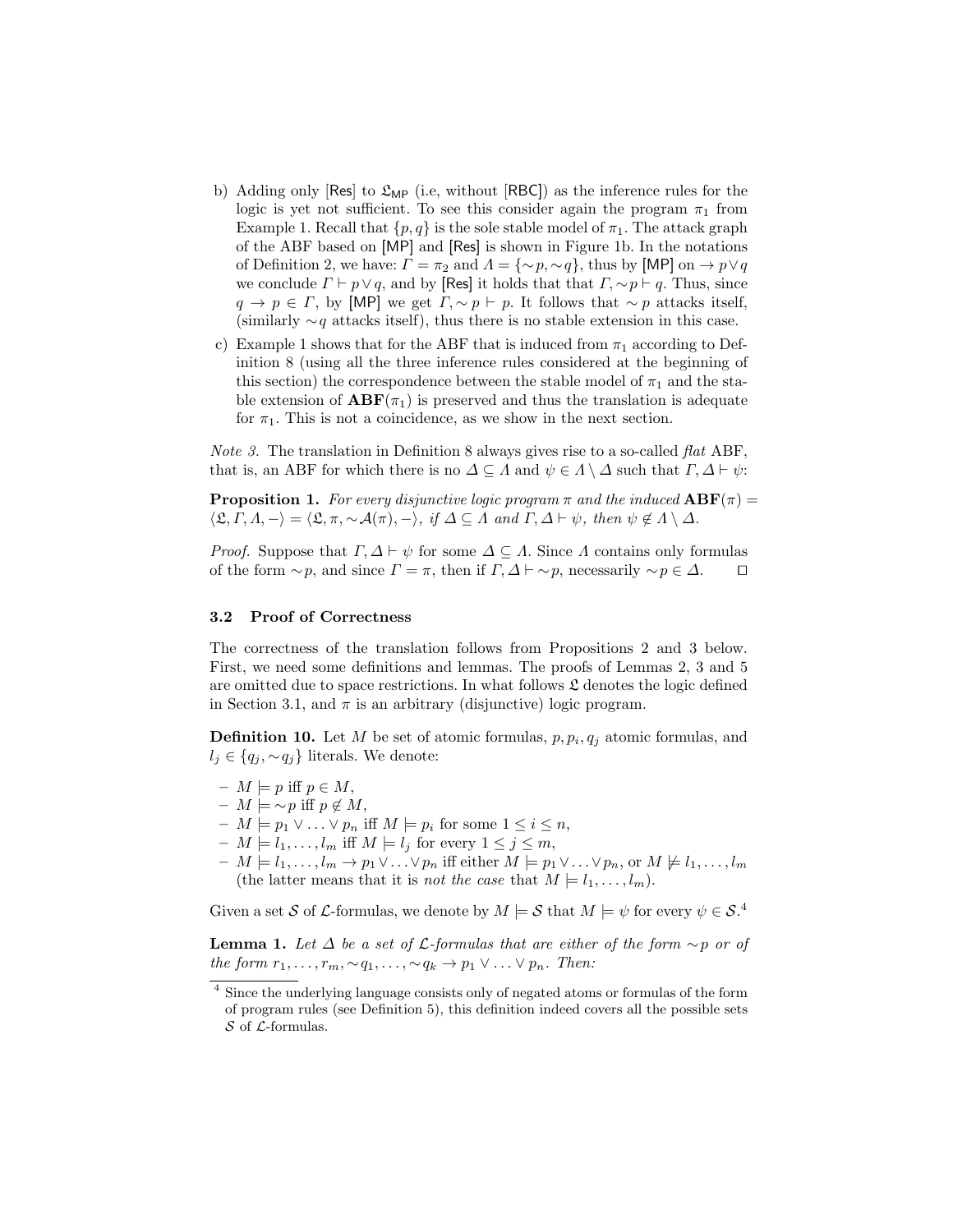- a) If  $\psi \in \mathsf{Cn}_{\mathfrak{L}}(\Delta)$  then  $M \models \psi$  for every M such that  $M \models \Delta$ .
- b) If  $\psi = s_1 \vee \ldots \vee s_l$  and  $M \models \psi$  for every M s.t.  $M \models \Delta$ , then  $\psi \in \text{Cn}_{\mathfrak{L}}(\Delta)$ .

*Note 4.* Part (b) of Lemma 1 does not hold for any formula  $\psi$ , but only for a disjunction of atoms. To see this, let  $\Delta = \{\sim s, p \to s\}$ . The only  $M \subseteq \{p, s\}$ such that  $M \models \Delta$  is  $M = \emptyset$ . Thus, for every M such that  $M \models \Delta$  it holds that  $M \models \sim p$ . However,  $\sim p$  cannot be derived from  $\Delta$  using [MP], [Res] and [RBC].

Proof. We prove Part (a) of the lemma by induction on the number of applications of the inference rules in the derivation of  $\psi \in \mathsf{Cn}_{\mathfrak{L}}(\Delta)$ .

For the base step, no inference rule is applied in the derivation of  $\psi$ , thus  $\psi \in \Delta$ . Since  $M \models \Delta$ , we have that  $M \models \psi$ .

For the induction step, we consider three cases, each one corresponds to an application of a different inference rule in the last step of the derivation of  $\psi$ :

- 1. Suppose that the last step in the derivation of  $\psi$  is an application of Resolution. Then  $\psi = p'_1 \vee \ldots \vee p'_m \vee \ldots \vee p''_1 \vee \ldots \vee p''_k$  is obtained by [Res] from  $p'_1 \vee \ldots \vee p'_m \vee q_1 \vee \ldots \vee q_n \vee p''_1 \vee \ldots \vee p''_k$  and  $\sim q_i$   $(i = 1, \ldots, n)$ . Suppose that  $M \models \Delta$ . Since  $\sim q_i \in \mathsf{Cn}_{\mathfrak{L}}(\Delta)$  iff  $\sim q_i \in \Delta$  and since  $M \models \Delta$ ,  $M \models \sim q_i$  $(i = 1, \ldots, n)$ , thus  $M \not\models q_i$   $(i = 1, \ldots, n)$ . By the induction hypothesis,  $M \models p'_1 \vee \ldots \vee p'_m \vee q_1 \vee \ldots \vee q_n \vee p''_1 \vee \ldots \vee p''_k$ . By Definition 10, then,  $M \models p'_i$  for some  $1 \leq i \leq m$ , or  $M \models p''_j$  for some  $1 \leq j \leq k$ . By Definition 10 again,  $M \models \psi$ .
- 2. Suppose that the last step in the derivation of  $\psi$  is an application of Reasoning by Cases, and let  $M \models \Delta$ . By induction hypothesis,  $M \models p_1 \vee \ldots \vee p_n$ , and  $M \models \psi$  in case that  $M \models p_j$  for some  $1 \leq j \leq n$ . But by Definition 10 the former assumption means that there is some  $1 \leq j \leq n$  for which  $M \models p_i$ , therefore  $M \models \psi$ .
- 3. Suppose that the last step in the derivation of  $\psi$  is an application of Modus Ponens, and let  $M \models \Delta$ . By induction hypothesis  $M \models l_i$ , where  $l_i \in$  $\{p_i, \sim p_i\}$  for  $i = 1, \ldots, n$ . Thus, by Definition 10,  $M \models l_1, \ldots, l_n$ . On the other hand, by induction hypothesis again,  $M \models l_1, \ldots, l_n \rightarrow \psi$ . By Definition 10 this is possible only if  $M \models \psi$ .

We now turn to Part (b) of the lemma. If there is no M such that  $M \models \Delta$  the claim is trivially satisfied.

Suppose then that  $M \models \psi$  for every M such that  $M \models \Delta$ , yet  $\psi \notin \mathsf{Cn}_{\mathfrak{L}}(\Delta)$ (where  $\psi = r_1 \vee \ldots \vee r_m$  for some  $m \geq 1$ ). We show that this leads to a contradiction by constructing an M' for which  $M' \models \Delta$  but  $M' \not\models \psi$ . For this, we consider the following set of the minimal disjunctions of a set of formulas  $\mathcal{S}$ :

$$
MD(S) = \{q_1 \vee \ldots \vee q_n \in S \mid \nexists \{i_1, \ldots, i_m\} \subsetneq \{1, \ldots, n\} \text{ s.t. } q_{i_1} \vee \ldots \vee q_{i_m} \in S\}.
$$

We first show that if  $q_1 \vee \ldots \vee q_n \in \text{MD}(\text{Cn}_{\mathfrak{L}}(\Delta))$  then there is an  $1 \leq i \leq n$  such that  $q_i \notin \{r_1, \ldots, r_m\}$  and  $\sim q_i \notin \Delta$ . Indeed, suppose first for a contradiction that  $q_1 \vee \ldots \vee q_n \in \text{MD}(Cn_{\mathfrak{L}}(\Delta))$ , yet for every  $1 < i \leq n$  either  $q_i \in \{r_1, \ldots, r_m\}$ or  $\sim q_i \in \Delta$ . In that case, by [Res],  $r_1 \vee \ldots \vee r_m \in \mathsf{Cn}_{\mathfrak{L}}(\Delta)$ , contradicting the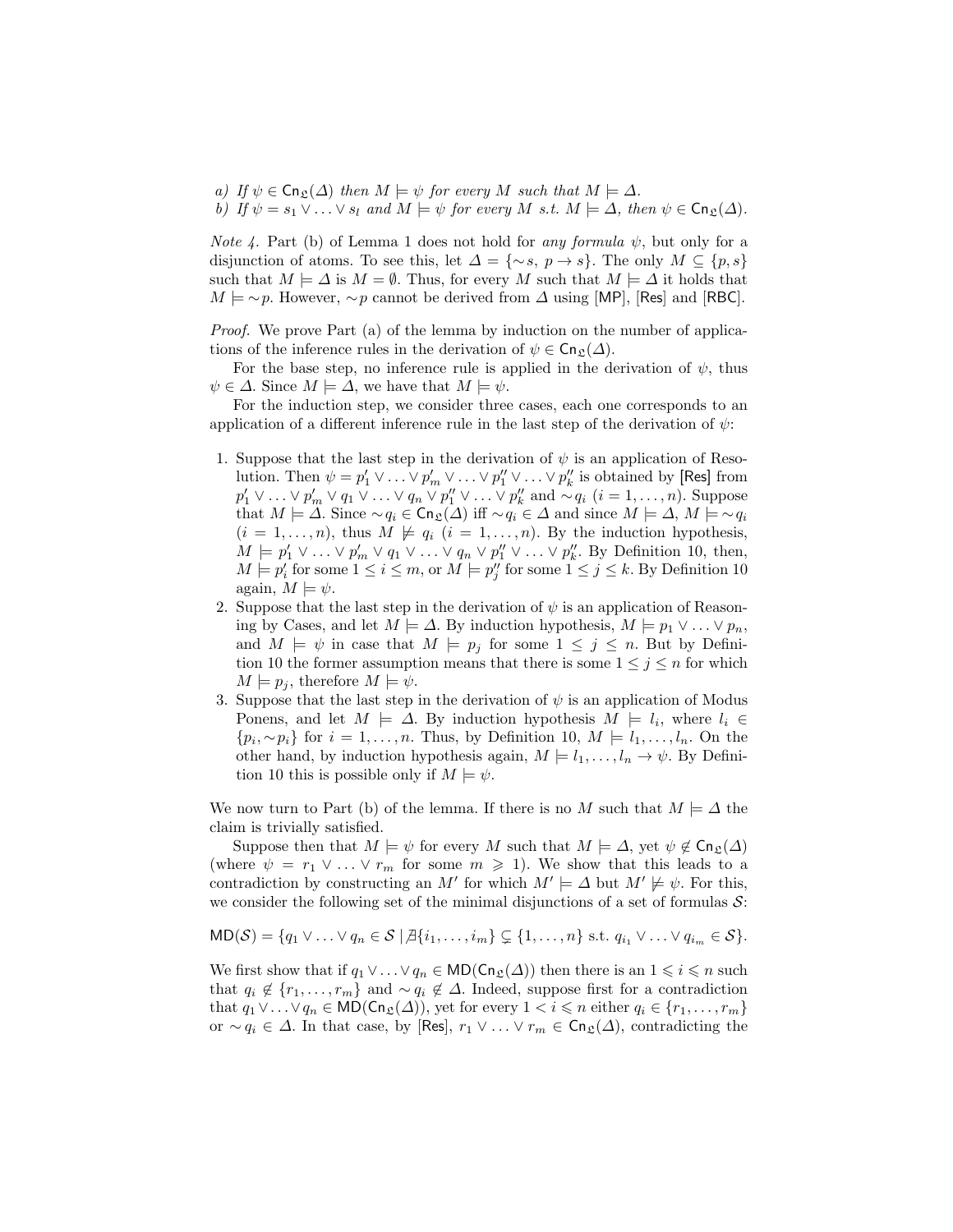original supposition that  $r_1 \vee \ldots \vee r_m \notin \text{Cn}_{\mathfrak{L}}(\Delta)$ . Suppose now, again towards a contradiction, that  $q_1 \vee \ldots \vee q_n \in \text{MD}(Cn_{\mathfrak{L}}(\Delta))$ , yet for every  $1 \leq i \leq n, \sim q_i \in \Delta$ . In that case, by [Res] again,  $q_i \in \text{Cn}_{\mathfrak{L}}(\Delta)$  (for every i), but this, together with the assumption the  $\sim q_i \in \Delta$  (for every i), contradicts the assumption that there is an M such that  $M \models \Delta$ .

We thus showed that in any case, if  $q_1 \vee \ldots \vee q_n \in \text{MD}(C_n(\Delta))$ , then there is an  $1 \leq i \leq n$  such that  $q_i \notin \{r_1, \ldots, r_m\}$  and  $\sim q_i \notin \Delta$ .

We now construct the model M' such that  $M' \models \Delta$  and  $M' \not\models r_1 \vee \ldots \vee r_m$ . In more detail, let M' contain exactly one  $q_i$  with  $1 \leq i \leq n$  and  $q_i \notin \{r_1, \ldots, r_m\}$ and  $\sim q_i \notin \Delta$  for every  $q_1 \vee \ldots \vee q_n \in \text{MD}(\text{Cn}_{\mathfrak{L}}(\Delta))$ . (If there is more than one such i, take i which is minimal among  $1 \leq i \leq n$ .) As shown above, there is at least one such *i* for every formula  $q_1 \vee \ldots \vee q_n \in \text{MD}(\text{Cn}_{\mathfrak{L}}(\Delta)).$ 

We now show that (1)  $M' \models \Delta$  and (2)  $M' \not\models r_1 \vee \ldots \vee r_m$ .

Item (1): Suppose that  $\phi \in \mathsf{Cn}_{\mathfrak{L}}(\Delta)$ . We have to consider two possibilities:  $\phi = \neg s$  or  $\phi = q_1 \vee \ldots \vee q_n$ . In the first case, by construction,  $s \notin M'$  and thus  $M' \models \sim s$ . In the second case, there is a  $q_{i_1} \vee \ldots \vee q_{i_m} \in \text{MD}(\text{Cn}_{\mathfrak{L}}(\Delta))$  such that  $\{i_1, \ldots, i_m\} \subseteq \{1, \ldots, n\}$ . By construction, there is a  $1 \leqslant j \leqslant m$  such that  $q_{i_j} \in M'.$  Thus,  $M \models q_1 \vee \ldots \vee q_n.$ 

Item (2): By construction  $r_i \notin M'$   $(i = 1, \leqslant, m)$ , thus  $M' \not\models r_1 \vee \ldots \vee r_m$ .  $\Box$ 

**Lemma 2.** For every sets M, N of literals, if  $N \setminus M \neq \emptyset$  then  $N \not\models \mathsf{Cn}_\mathfrak{L}(\overline{M} \cup \pi)$ .

**Lemma 3.** Given a logic program  $\pi$ , if M is a minimal model of a logic program  $\pi' \subseteq \pi^M$ , then for every  $N \subset M$ ,  $N \not\models \mathsf{Cn}_\mathfrak{L}(\overline{M} \cup \pi)$ .

**Lemma 4.** Let M be a stable model of  $\pi$ . Then it is the (unique) minimal subset N of  $\mathcal{A}(\pi)$  such that  $N \models \mathsf{Cn}_{\mathfrak{C}}(\pi \cup \overline{M}).$ 

*Proof.* Let M be a stable model of  $\pi$ . We first show that  $M \models \text{Cn}_{\mathfrak{L}}(\overline{M} \cup \pi)$ . Let  $\psi \in \mathsf{Cn}_{\mathfrak{L}}(\overline{M} \cup \pi)$ . Then it has an  $\mathfrak{L}$ -derivation  $\mathsf{D}_{\mathfrak{L}}(\psi)$ . We show by induction on the size of  $D_{\mathfrak{L}}(\psi)$  that  $M \models \psi$ .

For the base step, no inference rule is applied in  $D_{\mathcal{L}}(\psi)$ , thus  $\psi = \psi \in \overline{M}$ . Since this means that  $\phi \notin M$ , we have that  $M \models \psi$ .

For the induction step, we consider three cases, each one corresponds to an application of a different inference rule in the last step of  $D_{\mathfrak{L}}(\psi)$ :

- 1. Suppose that the last step in  $D_{\mathcal{L}}(\psi)$  is an application of Resolution. Then  $\psi = p'_1 \vee \ldots \vee p'_m \vee \ldots \vee p''_1 \vee \ldots \vee p''_k$  is obtained by [Res] from  $p'_1 \vee \ldots \vee p'_m \vee$  $q_1 \vee \ldots \vee q_n \vee p_1'' \vee \ldots \vee p_k''$  and  $\sim q_i$   $(i = 1, \ldots, n)$ . Since  $\sim q_i \in \mathsf{Cn}_\mathfrak{L}(\overline{M} \cup \pi)$ means that  $\sim q_i \in \overline{M}$ , we have  $q_i \notin M$  for every 1, ..., n. By the inductive hypothesis,  $M \models p'_1 \lor \dots \lor p'_m \lor q_1 \lor \dots \lor q_n \lor p''_1 \lor \dots \lor p''_k$ . Thus, by Definition 10,  $M \models p'_i$  for some  $1 \leq i \leq m$ , or  $M \models p''_j$  for some  $1 \leq j \leq k$ . By Definition 10 again,  $M \models \psi$ .
- 2. Suppose that the last step in  $D_{\mathcal{S}}(\psi)$  is an application of Reasoning by Cases. By induction hypothesis we know that  $M \models p_1 \vee \ldots \vee p_n$ , and that  $M \models \psi$ in case that  $M \models p_j$  for some  $1 \leq j \leq n$ . But by Definition 10 the former assumption means that there is some  $1 \leq j \leq n$  for which  $M \models p_j$ , therefore  $M \models \psi$ .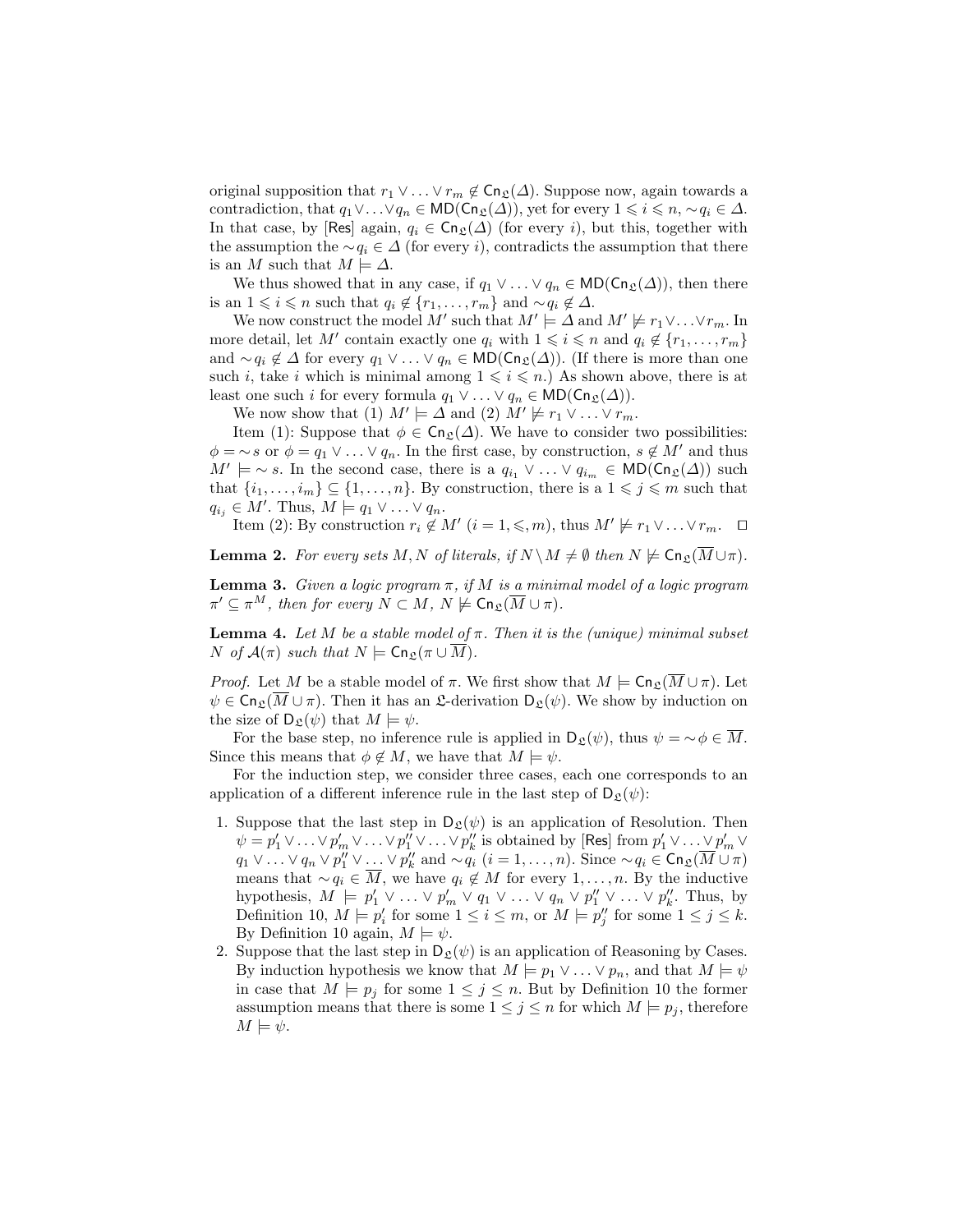3. Suppose that the last step in  $D_{\mathcal{L}}(\psi)$  is an application of Modus Ponens on the rule  $p_1, \ldots, p_n, \sim q_1, \ldots, \sim q_m \to r_1 \vee \ldots \vee r_l \in \pi$ . By induction hypothesis  $M \models p_i$ , for every  $1 \leqslant i \leqslant n$ . Also, for every  $1 \leqslant i \leqslant m$ ,  $\sim q_i \in \mathsf{Cn}_\mathfrak{L}(\overline{M} \cup \pi)$ implies  $q_i \notin M$ . Thus,  $p_1, \ldots, p_n \to r_1 \vee \ldots \vee r_l \in \pi^M$ . Since M is a model of  $\pi^M$ ,  $M \models r_i$  for some  $1 \leqslant i \leqslant l$ . Thus,  $M \models r_1 \vee \ldots \vee r_l$ .

Thus, we have shown that  $M \models \mathsf{Cn}_{\mathfrak{L}}(\overline{M} \cup \pi)$ . By Lemma 2, for no  $N \subseteq \mathcal{A}(\pi)$ such that  $N \setminus M \neq \emptyset$  it holds that  $N \models \mathsf{Cn}_\mathfrak{L}(\overline{M} \cup \pi)$ . Thus, if there is some  $N \subseteq \mathcal{A}(\pi)$  such that  $N \models Cn_{\mathfrak{L}}(\overline{M} \cup \pi)$ , then  $N \subseteq M$ . But if  $N \subset M$ , by Lemma 3 we have that  $N \not\models \mathsf{Cn}_\mathfrak{L}(\overline{M} \cup \pi)$ . Thus, M is the unique set of literals that models  $\text{Cn}_{\mathfrak{L}}(\overline{M} \cup \pi)$ .

**Corollary 1.** Let M be a stable model of  $\pi$ . Then  $p \in M$  iff  $p \in \text{Cn}_{\mathfrak{L}}(\overline{M} \cup \pi)$ .

*Proof.* Suppose first that  $p \in M$ . Since by Lemma 4 M is the unique model of  $\textsf{Cn}_{\mathfrak{L}}(M \cup \pi)$ , by Lemma 1 it holds that  $M \models p$  implies that  $p \in \textsf{Cn}_{\mathfrak{L}}(M \cup \pi)$ . For the converse, suppose that  $p \in \mathsf{Cn}_\mathfrak{L}(\overline{M} \cup \pi)$ . By Lemma 4,  $M \models \mathsf{Cn}_\mathfrak{L}(\overline{M} \cup \pi)$ and thus  $M \models p$ .

**Lemma 5.** Let  $\pi$  be a disjunctive logic program,  $\Delta = {\sim p_1, ..., \sim p_n}$  and  $r \in \mathsf{Cn}_{\mathfrak{L}}(\pi \cup \Delta)$ . If M is a model of  $\pi^{\lfloor \Delta \rfloor}$  and  $M \subseteq \lfloor \Delta \rfloor$ , then  $r \in M$ .

Now we can show the main results of this section.

**Proposition 2.** If M is a stable model of  $\pi$ , then  $\overline{M}$  is a stable extension of  $\mathbf{ABF}(\pi)$ .

*Proof.* Suppose that M is a stable model of  $\pi$ . We show first that  $\overline{M}$  is conflictfree in  $ABF(\pi)$ . Otherwise, there is some  $\sim p \in \overline{M}$  such that  $\pi, \overline{M} \vdash p$ . The former implies that  $p \notin M$ . But since M is a model of  $\pi^M$ , by Lemma 5, the fat that  $\pi, \overline{M} \vdash p$  implies that  $p \in M$ , a contradiction.

We now show that  $\overline{M}$  attacks every  $\sim p \in \sim \mathcal{A}(\pi) \setminus \overline{M}$ . This means that we have to show that  $\overline{M} \vdash p$  for every  $p \in M$ . This follows from Corollary 1.  $\Box$ 

**Proposition 3.** If  $\mathcal{E}$  is a stable extension of  $ABF(\pi)$  then  $\underline{\mathcal{E}}$  is a stable model of π.

*Proof.* We first show that  $\underline{\mathcal{E}}$  is a model of  $\pi^{\underline{\mathcal{E}}}$ . Let  $p_1, \ldots, p_n, \sim q_1, \ldots, \sim q_m \to$  $r_1 \vee \ldots \vee r_k \in \pi$ . If  $q_j \in \underline{\mathcal{E}}$  for some  $1 \leq j \leq m$  we are done. Otherwise,  $q_1,\ldots,q_m \notin \underline{\mathcal{E}}$ , and so  $p_1,\ldots,p_n \to r_1 \vee \ldots \vee r_k \in \pi^{\underline{\mathcal{E}}}$ . Again if  $p_j \notin \underline{\mathcal{E}}$  for some  $1 \leq j \leq n$  we are done. Thus, suppose that  $p_1, \ldots, p_n \in \mathcal{E}$ . In other words,  $\sim p_1, \ldots, \sim p_n \notin \mathcal{E}$  and  $\sim q_1, \ldots, \sim q_m \in \mathcal{E}$ . Since  $\mathcal{E}$  is stable, the latter implies that  $\pi, \mathcal{E} \vdash p_i$  for every  $1 \leq i \leq n$ . This means that  $\pi, \mathcal{E} \vdash r_1 \vee \ldots \vee r_k$  (since  $p_1, \ldots, p_n, \sim q_1, \ldots, \sim q_m \to r_1 \vee \ldots \vee r_k \in \pi \text{ and } \sim q_1, \ldots, \sim q_m \in \underline{\mathcal{E}}$ ). Suppose now for a contradiction that  $\sim r_i \in \mathcal{E}$  for every  $1 \leq i \leq k$ . Then by [Res],  $\pi, \mathcal{E} \vdash r_i$ for every  $1 \leq i \leq k$  and thus  $\mathcal E$  attack itself, which contradicts the fact that  $\mathcal E$  is conflict-free. Consequently, there is at least one  $1 \leq i \leq k$  such that  $\sim r_i \notin \mathcal{E}$  and thus  $r_i \in \underline{\mathcal{E}}$ , which means that  $\underline{\mathcal{E}}$  satisfies  $p_1, \ldots, p_n \sim q_1, \ldots, \sim q_m \to r_1 \vee \ldots \vee r_k$ .

To show the minimality of  $\underline{\mathcal{E}}$ , suppose that there is an  $M \subsetneq \underline{\mathcal{E}}$  that is a model of  $\pi^{\underline{\mathcal{E}}}$ . Let  $p \in \underline{\mathcal{E}} \setminus M$ . Since  $p \in \underline{\mathcal{E}}$ ,  $\sim p \notin \mathcal{E}$ . Since  $\mathcal{E}$  is stable, this means that  $\pi, \mathcal{E} \vdash p$ . By Lemma 5, any model of  $\pi^{\mathcal{E}}$  satisfies p, a contradiction to  $p \notin M$ .  $\Box$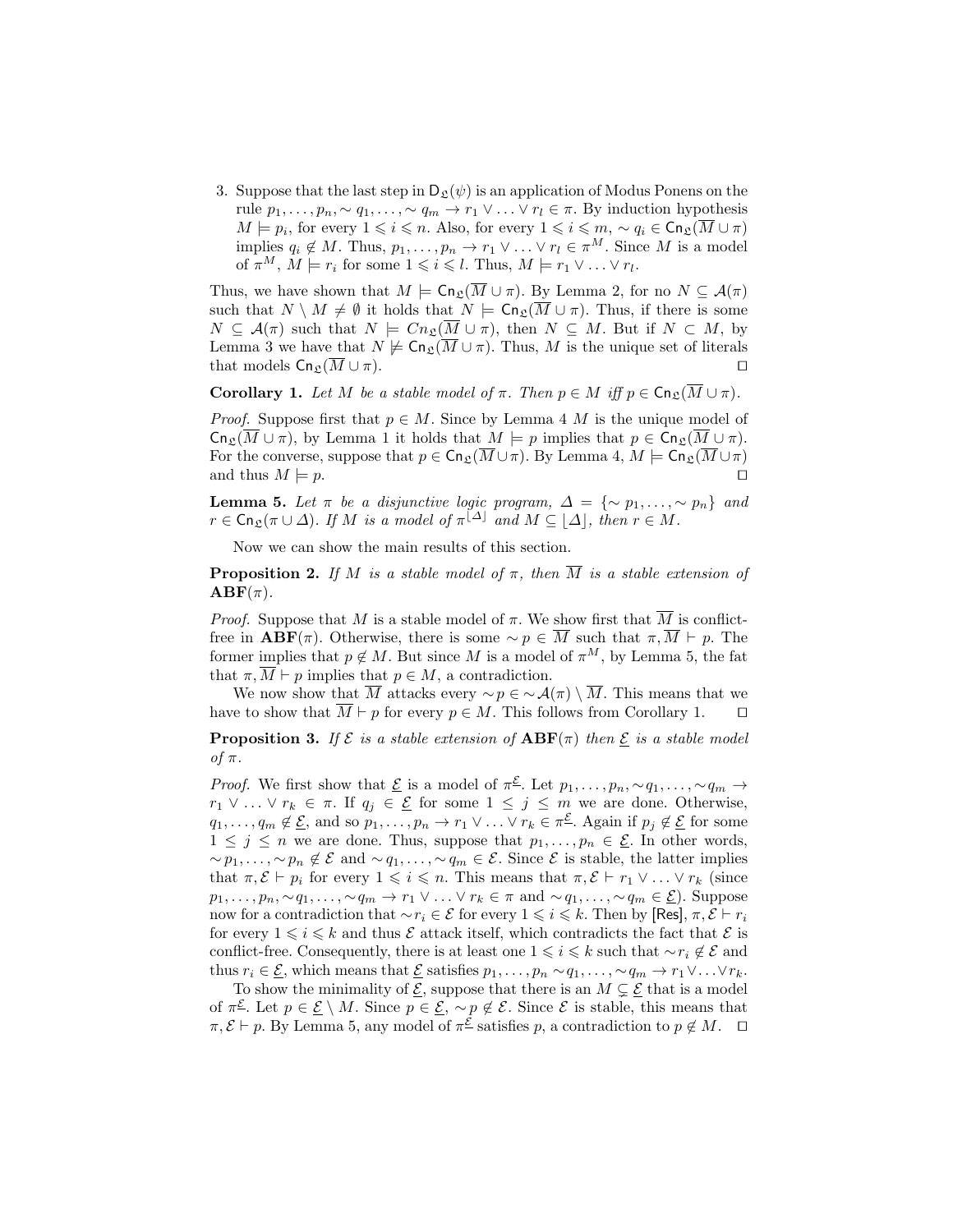# 4 From ABA to DLP

The main body of literature on ABA frameworks is concentrated on languages that consist solely of formulas of the form  $p_1, \ldots, p_n \to p$  (where  $p, p_1, \ldots, p_n$  are atomic formulas). For such assumption-based frameworks (or at least when the frameworks are flat) it has been shown that there is a straightforward translation into normal logic programs that preserve equivalence for all the commonly studied argumentation semantics (see [6, 7]). To the best of our knowledge, the more complicated classes of ABA frameworks that are considered in this paper (and which are based on a logic allowing to reason with disjunctive rules of the form  $p_1, \ldots, p_n, \sim q_1, \ldots, \sim q_m \to r_1 \vee \ldots \vee r_k$  have not been investigated for other purposes other than the translation of DLPs. We thus do not see any motivation for investigating the reverse translation from these assumption-based frameworks into disjunctive logic programs. We do believe, however, that it is interesting to see if the more general class of assumption-based frameworks that are based on an arbitrary propositional logic (as defined and studied in e.g. [19, 20]) can be translated in a class of logic programs, probably more general than disjunctive ones. This is a subject for a future work.

#### 5 Conclusion, in View of Related Work

This work generalizes translations from logic programming into assumptionbased argumentation to cover also disjunctive logic programs. Somewhat surprisingly, there are only few works that investigate the representation of disjunctive defeasible reasoning by general argumentation frameworks. The most similar work to the research in this paper is probably that in [33], where a representation of DLPs by structured argumentation frameworks is proposed. In this framework, the assumptions are disjunctions of negated atoms  $\sim p_1 \vee \ldots \vee \sim p_n$ , instead of just negated atoms as in our translation. Furthermore, unlike [33], we define our translation in assumption-based argumentation, which means that meta-theoretical insights (e.g., complexity results [10] or results on properties of the non-monotonic consequence relations  $(9, 19, 20)$ , dialectical proof theories [12, 13], and different implementations [8, 32] can be directly used.

A representation of disjunctive logic programming by abstract argumentation is studied in [3]. In that translation, nodes in the argumentation framework correspond to single assumptions  $\sim p$ , as opposed to sets of such assumptions as in our translation. Because of this, the translation in [3] has to allow for attacks on sets of nodes, instead of just nodes, necessitating a generalization of Dung's abstract argumentation frameworks [11]. Since we work in assumptionbased argumentation, where nodes in the argumentation framework correspond to sets of assumptions, the argumentation frameworks generated by our translation are normal abstract argumentation frameworks. This is important since in that way results and implementations for abstract argumentation frameworks can be straightforwardly used and applied.

Another related, but more distant line of work, is concerned with the integration of disjunctive reasoning in structured argumentation with defeasible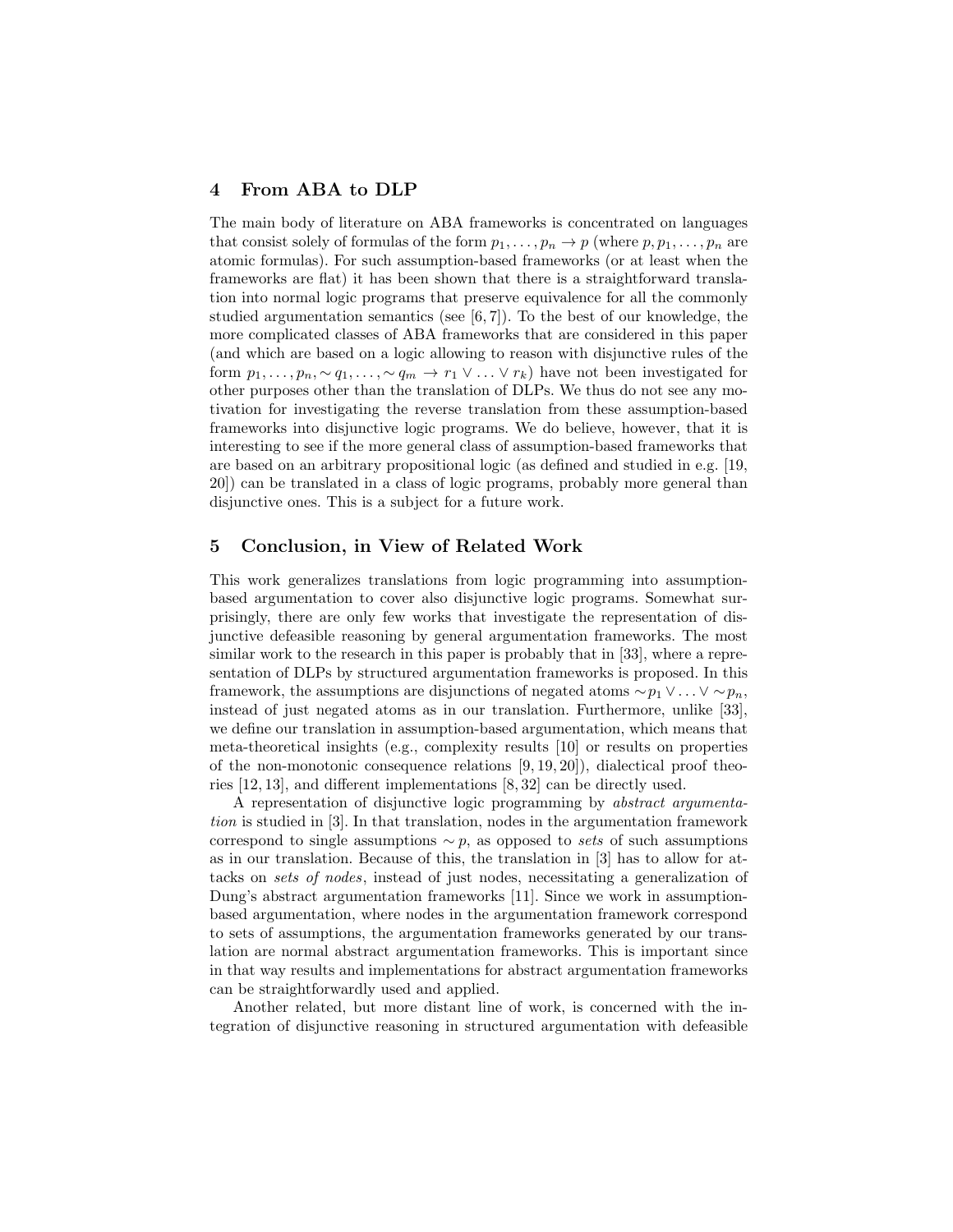rules (see  $[1, 2]$ ). We differ from this work both in the goal and the form of the knowledge bases.

In future work, we plan to generalize our results to other semantics for disjunctive logic programming, such as the disjunctive well-founded [5], extended well-founded [24], stationary [22], and possible world semantics [25]. Some of these semantics are based on ideas that are very similar to ideas underlying some well-known argumentation semantics. Likewise, For example, both the stationary semantics for disjunctive logic programming and the preferred semantics from abstract argumentation [11] can be characterized using three instead of two "truth values". Indeed, for normal logic programs the correspondence between the 3-valued stable models for normal logic programs [23] and complete labelings for ABA framework has been proven by [6, 7], which further supports the conjecture that the correspondence holds for disjunctive logic programs as well. Finally, we hope to extend our results to more expressive languages, such as epistemic [15] and parametrized logic programming [17].

# References

- 1. Mathieu Beirlaen, Jesse Heyninck, and Christian Straßer. Reasoning by cases in structured argumentation. In Proc. SAC'17, pages 989–994. ACM, 2017.
- 2. Mathieu Beirlaen, Jesse Heyninck, and Christian Straßer. A critical assessment of Pollock's work on logic-based argumentation with suppositions. Proc. NMR'18, 20:63–72, 2018.
- 3. Alexander Bochman. Collective argumentation and disjunctive logic programming. Journal of Logic and Computation, 13(3):405–428, 2003.
- 4. Andrei Bondarenko, Phan Minh Dung, Robert Kowalski, and Francesca Toni. An abstract, argumentation-theoretic approach to default reasoning. Artificial Intelligence, 93(1):63–101, 1997.
- 5. Stefan Brass and Jürgen Dix. Characterizations of the disjunctive well-founded semantics: confluent calculi and iterated gcwa. Journal of Automated Reasoning, 20(1-2):143–165, 1998.
- 6. Martin Caminada and Claudia Schulz. On the equivalence between assumptionbased argumentation and logic programming. Journal of Artificial Intelligence Research, 60:779–825, 2017.
- 7. Martin Caminada and Claudia Schulz. On the equivalence between assumptionbased argumentation and logic programming (extended abstract). In Proc. IJ-CAI'18, pages 5578–5582. ijcai.org, 2018.
- 8. Robert Craven, Francesca Toni, and Matthew Williams. Graph-based dispute derivations in assumption-based argumentation. In Proc. TAFA'13, LNCS No.8306, pages 46–62. Springer, Springer, 2013.
- 9. Kristijonas Čyras and Francesca Toni. Non-monotonic inference properties for assumption-based argumentation. In International Workshop on Theory and Applications of Formal Argumentation, pages 92–111. Springer, 2015.
- 10. Yannis Dimopoulos, Bernhard Nebel, and Francesca Toni. On the computational complexity of assumption-based argumentation for default reasoning. Artificial Intelligence, 141(1-2):57–78, 2002.
- 11. Phan Minh Dung. On the acceptability of arguments and its fundamental role in nonmonotonic reasoning, logic programming and n-person games. Artificial Intelligence, 77:321–358, 1995.